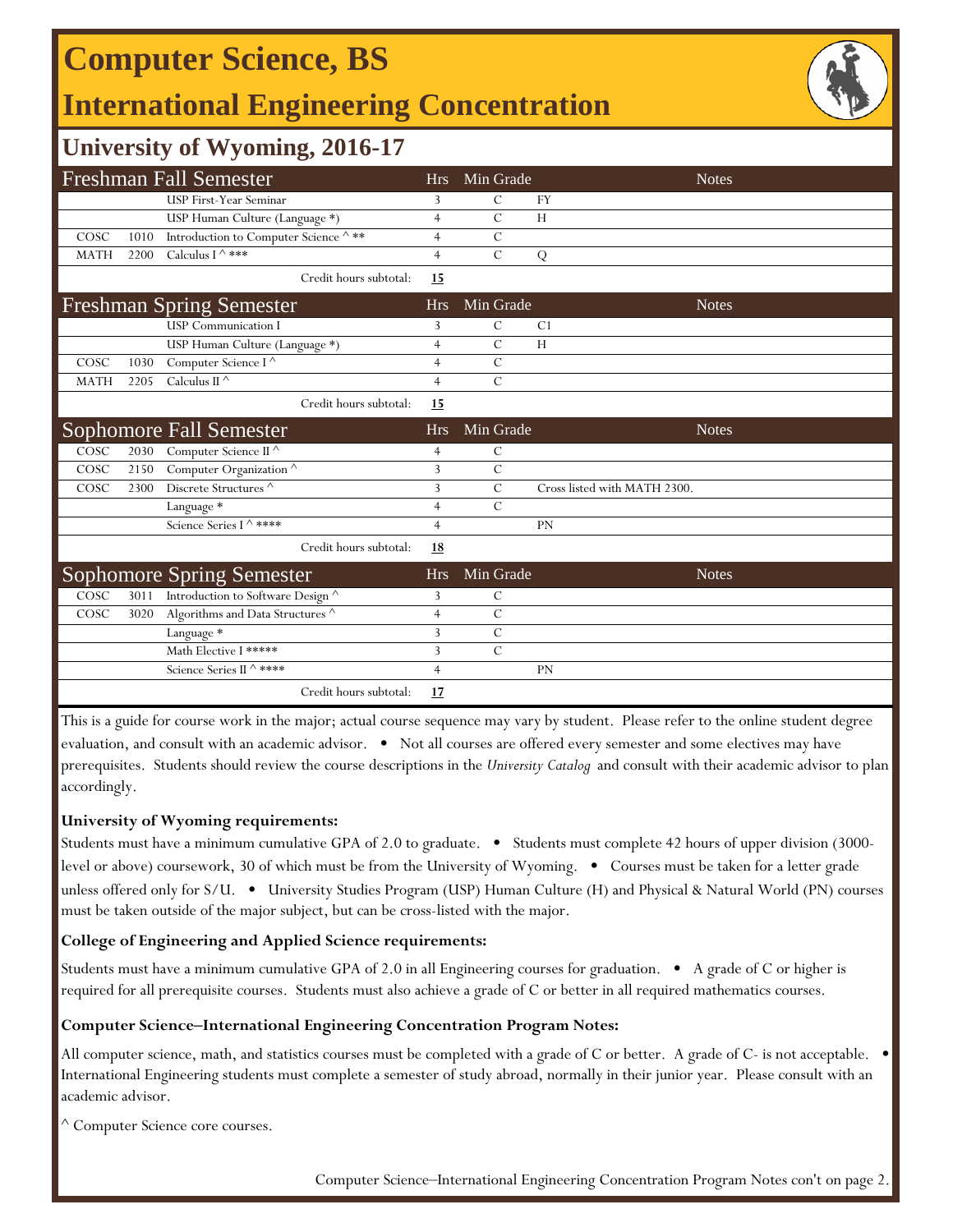# **Computer Science, BS International Engineering Concentration**



### **University of Wyoming, 2016-17**

|             |      | <b>Junior Fall Semester</b>                     | <b>Hrs</b>     | Min Grade     | <b>Notes</b>                                                                                                                            |
|-------------|------|-------------------------------------------------|----------------|---------------|-----------------------------------------------------------------------------------------------------------------------------------------|
|             |      | <b>USP</b> Communication II                     | 3              | $\mathcal{C}$ | C <sub>2</sub>                                                                                                                          |
| COSC        | 3015 | Functional Programming                          | 3              | $\mathcal{C}$ |                                                                                                                                         |
| COSC        | 4740 | <b>Operating Systems Design</b>                 | $\overline{4}$ | $\mathcal{C}$ |                                                                                                                                         |
|             |      | Math Elective II *****                          | 3              | $\mathcal{C}$ |                                                                                                                                         |
|             |      | Science Elective I ******                       | $\overline{4}$ |               |                                                                                                                                         |
|             |      | Credit hours subtotal:                          | 17             |               |                                                                                                                                         |
|             |      | Junior Spring Semester                          | <b>Hrs</b>     | Min Grade     | <b>Notes</b>                                                                                                                            |
| COSC        |      | 3050 Ethics for the Computer Professional       | 1              | $\mathsf{C}$  |                                                                                                                                         |
|             |      | COSC Elective I *******                         | 3              | $\mathcal{C}$ |                                                                                                                                         |
|             |      | COSC Elective II *******                        | 3              | $\mathcal{C}$ |                                                                                                                                         |
|             |      | Science Elective II ******                      | $\overline{4}$ | $\mathcal{C}$ |                                                                                                                                         |
|             |      | <b>Upper Division Elective I</b>                | 3              |               |                                                                                                                                         |
|             |      | Credit hours subtotal:                          | 14             |               |                                                                                                                                         |
|             |      | <b>Senior Fall Semester</b>                     | <b>Hrs</b>     | Min Grade     | <b>Notes</b>                                                                                                                            |
|             |      | USP US & Wyoming Constitutions                  | 3              |               | V                                                                                                                                       |
| COSC        | 4950 | Senior Design I <sup>^</sup>                    | $\mathbf{1}$   | $\mathcal{C}$ |                                                                                                                                         |
| <b>STAT</b> | 4220 | <b>Basic Engineering Statistics</b>             | 3              | $\mathsf{C}$  | Can substitute STAT 2010 (Statistical Concepts), STAT 2050 (Fund<br>of Statistics), or STAT 2070 (Intro Stats for the Social Sciences). |
|             |      |                                                 |                |               | Choose from COSC 4760 (Computer Networks) or COSC 4820                                                                                  |
|             |      | Computer Science Systems Course                 | 3              | C             | (Database Systems).                                                                                                                     |
|             |      | Computer Science Theory Course                  | 3              | C             | Choose from COSC 4100 (Foundations of Computing) or COSC<br>4200 (Computability & Complexity).                                          |
|             |      | Credit hours subtotal:                          | 13             |               |                                                                                                                                         |
|             |      | <b>Senior Spring Semester</b>                   | <b>Hrs</b>     | Min Grade     | <b>Notes</b>                                                                                                                            |
|             |      | <b>USP</b> Communication III                    | 3              | $\mathcal{C}$ | C <sub>3</sub>                                                                                                                          |
| COSC        | 4955 | Senior Design II <sup><math>\wedge</math></sup> | $\overline{2}$ | $\mathbf C$   |                                                                                                                                         |
|             |      |                                                 |                |               | Choose from COSC 4780 (Prin of Programming Language) or COSC                                                                            |
|             |      | Computer Science Programming Language           | 3              | C             | 4785 (Compiler Construction).                                                                                                           |
|             |      | COSC Elective III *******                       | $\mathbf{3}$   | $\mathbf C$   |                                                                                                                                         |
|             |      | COSC Elective IV *******                        | 3              | $\mathcal{C}$ |                                                                                                                                         |
|             |      | <b>Upper Division Elective II</b>               | 3              |               |                                                                                                                                         |
|             |      | Credit hours subtotal:                          | <u>17</u>      |               |                                                                                                                                         |
|             |      | TOTAL CREDIT HOURS:                             | <u>126</u>     |               |                                                                                                                                         |

#### **Computer Science‒International Engineering Concentration Program Notes con't:**

\* A **single language** must be taken for four (4) semesters or 15 hours to fulfill the foreign language requirement for the program.

• Students taking American Sign Language to fulfill the language requirement for the major will have to take other courses to fulfill the USP H requirements.

\*\* Requires MATH ACT  $\geq$  25, MATH SAT  $\geq$  600, Math Placement Exam  $\geq$  4, or  $\geq$  C in MATH 1400 within one year prior to the start of the course. (University standard)

\*\*\* Requires MATH ACT  $\geq$  27, MATH SAT  $\geq$  600, Math Placement Exam  $\geq$  5, or  $\geq$  C in MATH 1405 or 1450. (University standard)

Computer Science-International Engineering Concentration Program Notes con't on page 3.